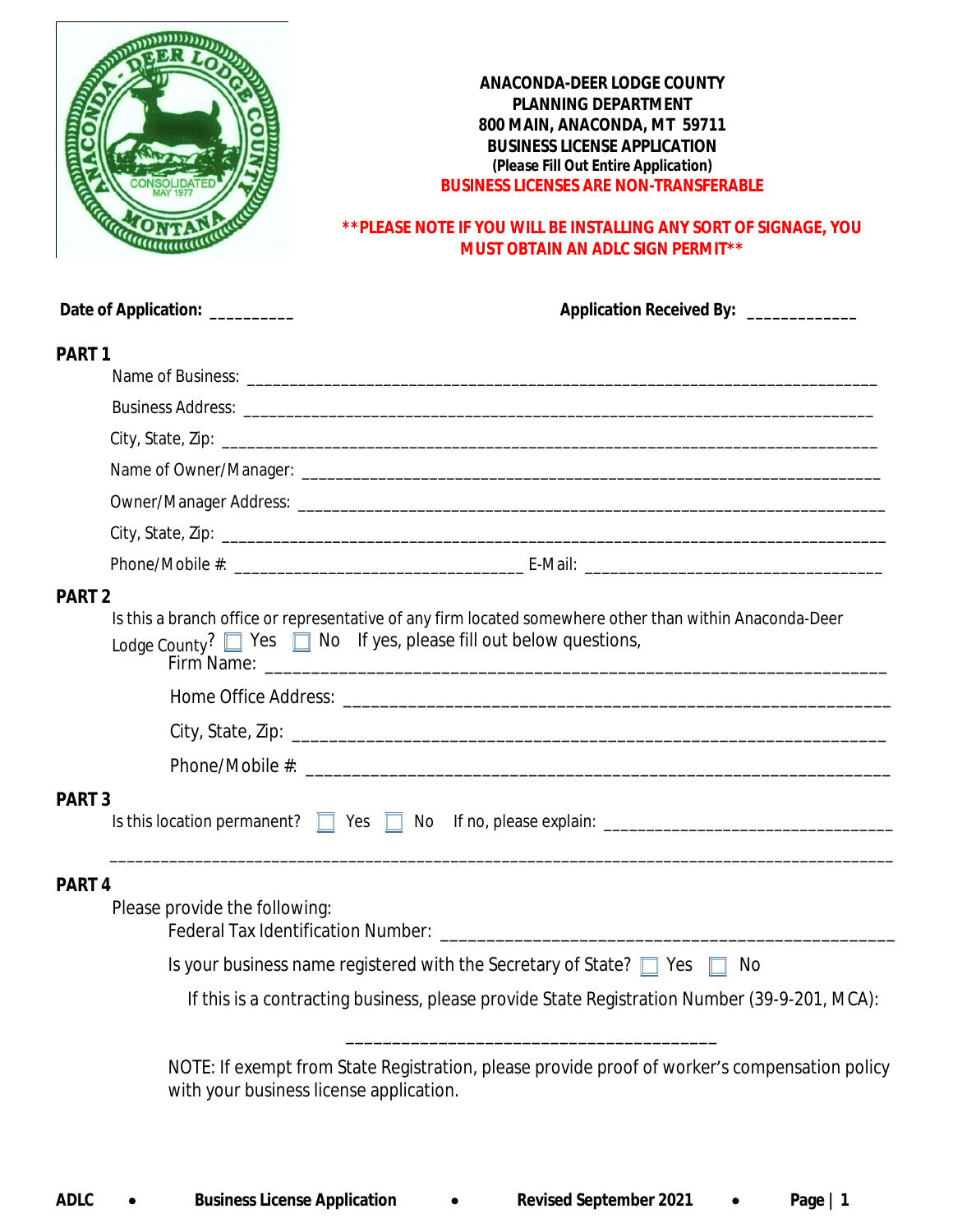

## **\*\*PLEASE NOTE IF YOU WILL BE INSTALLING ANY SORT OF SIGNAGE, YOU MUST OBTAIN AN ADLC SIGN PERMIT\*\***

## **PART 5**

Description of Business (please indicate supplies, materials, equipment, vehicles, etc. used and stored on the premises):  $\Box$ 

\_\_\_\_\_\_\_\_\_\_\_\_\_\_\_\_\_\_\_\_\_\_\_\_\_\_\_\_\_\_\_\_\_\_\_\_\_\_\_\_\_\_\_\_\_\_\_\_\_\_\_\_\_\_\_\_\_\_\_\_\_\_\_\_\_\_\_\_\_\_\_\_\_\_\_\_\_\_\_\_\_\_\_

\_\_\_\_\_\_\_\_\_\_\_\_\_\_\_\_\_\_\_\_\_\_\_\_\_\_\_\_\_\_\_\_\_\_\_\_\_\_\_\_\_\_\_\_\_\_\_\_\_\_\_\_\_\_\_\_\_\_\_\_\_\_\_\_\_\_\_\_\_\_\_\_\_\_\_\_\_\_\_\_\_\_\_

\_\_\_\_\_\_\_\_\_\_\_\_\_\_\_\_\_\_\_\_\_\_\_\_\_\_\_\_\_\_\_\_\_\_\_\_\_\_\_\_\_\_\_\_\_\_\_\_\_\_\_\_\_\_\_\_\_\_\_\_\_\_\_\_\_\_\_\_\_\_\_\_\_\_\_\_\_\_\_\_\_\_\_\_

\_\_\_\_\_\_\_\_\_\_\_\_\_\_\_\_\_\_\_\_\_\_\_\_\_\_\_\_\_\_\_\_\_\_\_\_\_\_\_\_\_\_\_\_\_\_\_\_\_\_\_\_\_\_\_\_\_\_\_\_\_\_\_\_\_\_\_\_\_\_\_\_\_\_\_\_\_\_\_\_\_\_\_\_

## **PART 6.**

.

Home Occupation

If this business is being conducted within a home, with customers/clients coming to or from the home, or the business is in a residential district as defined in the Anaconda-Deer Lodge County Development Permit System, an Application for a Home Occupation Form (Attachment "A") must also be completed. The application is made subject to all the terms and conditions of Ordinance No. 120 of Anaconda-Deer Lodge County, which is hereby agreed to.

 If you feel that the business you are licensing is being conducted within a home, or the business is located in a residential district as defined in the Anaconda-Deer Lodge County Development Permit System, an **Application for a Home Occupation Form (Attachment "A")** must also be completed. The application is made subject to all the terms and conditions of Ordinance No. 120 of Anaconda-Deer Lodge County, which is hereby agreed to.

Is this a home occupation?  $\Box$  Yes  $\Box$  No

Do you plan on renewing your business license on a yearly basis?  $\Box$   $\gamma_{\rm es}$   $\Box$  No

*If business license is only temporary and you are not anticipating work within the county any longer, please deactivate your business license or you will be sent a renewal at the beginning of the following year, which will then accrue interest after January 31st of the following year.*

**x** *\_\_\_\_\_\_\_\_\_\_\_\_\_\_\_\_\_\_\_\_\_\_\_\_\_\_\_\_\_\_\_\_\_\_\_\_\_\_\_\_\_\_\_\_\_\_\_\_\_\_\_\_\_\_\_\_\_\_\_\_\_\_\_\_\_\_\_\_\_\_\_\_\_\_\_\_\_\_\_\_\_\_\_\_\_\_\_\_* Applicant Signature **Date**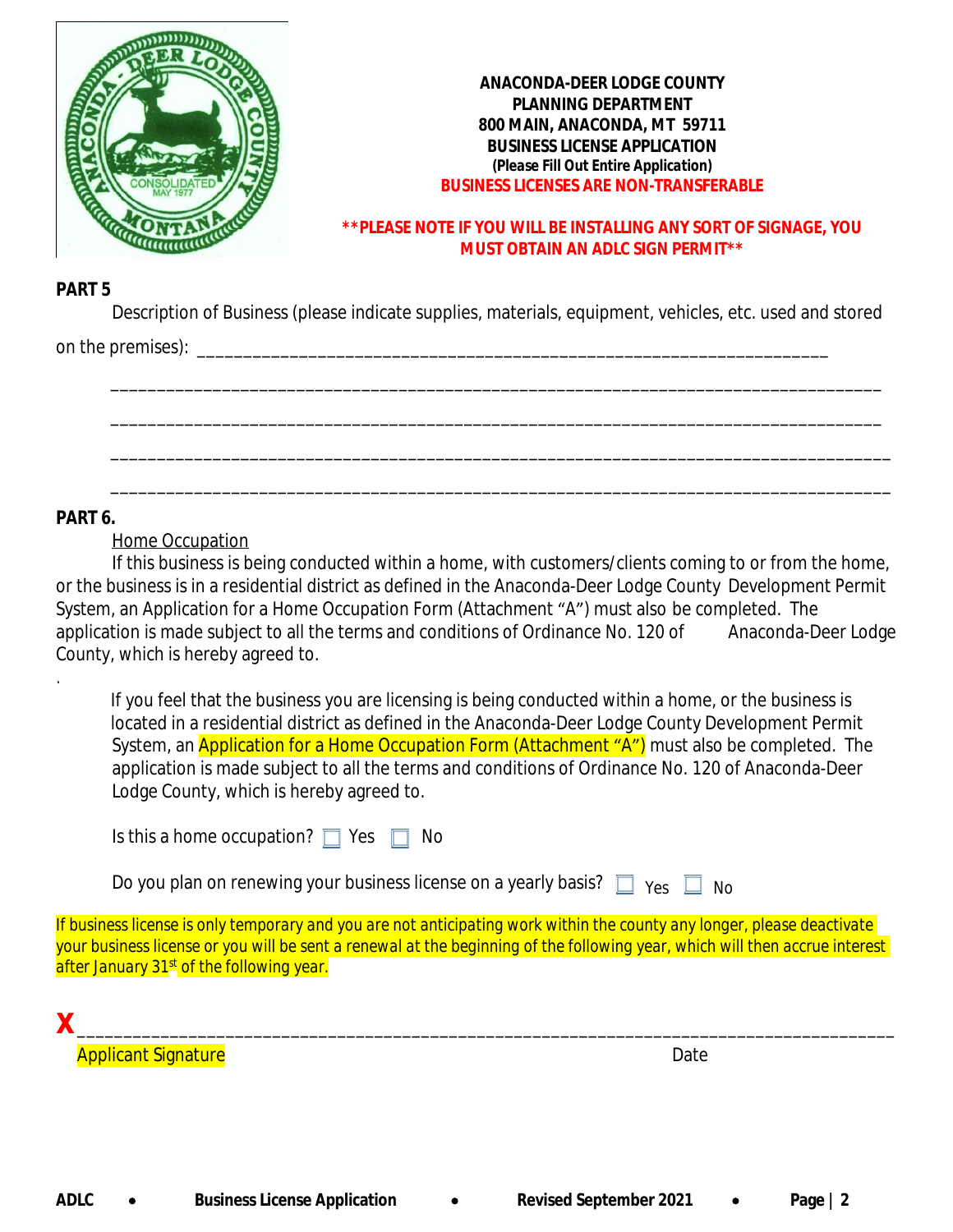

**\*\*PLEASE NOTE IF YOU WILL BE INSTALLING ANY SORT OF SIGNAGE, YOU MUST OBTAIN AN ADLC SIGN PERMIT\*\***

# ANACONDA-DEER LODGE COUNTY BUSINESS LICENSE INFORMATION

- For a business to operate a business license must be issued from Anaconda-Deer Lodge County. Applicants also must be registered with the Montana Secretary of State and provide a Federal Tax ID dependent on the business structure and organization
- If you will be installing any sort of signage, you must obtain an ADLC sign permit
- Each business license application may have up to a two-week waiting period
- No business shall operate prior to having a business license in hand.
- To receive a business license all required inspections, when necessary, must be conducted and each inspector must deem the business in compliance with all applicable codes, etc.
- A change of ownership does constitute the need for a new business license.
- If the proposed business is not ready for inspection at the time of application submittal, it is the owner's responsibility to contact Anaconda-Deer Lodge County when an inspection is needed.
- Once a business is no longer operating, the business license must be deactivated to avoid late fees and penalties. Please call the Treasurer's Office to deactivate a business license at 563-4050.

I hereby have read and understand all information presented above. If receiving application via mail, it is understood that you have read and understand all statements above and have contacted the Anaconda-Deer Lodge Planning Department with any questions or concerns at(406) 563-4010

**x** *\_\_\_\_\_\_\_\_\_\_\_\_\_\_\_\_\_\_\_\_\_\_\_\_\_\_\_\_\_\_\_\_\_\_\_\_\_\_\_\_\_\_\_\_\_\_\_\_\_\_\_\_\_\_\_\_\_\_\_\_\_\_\_\_\_\_\_\_\_\_\_\_\_\_\_\_\_\_\_\_\_\_\_\_\_\_\_\_* **Applicant Signature Date**